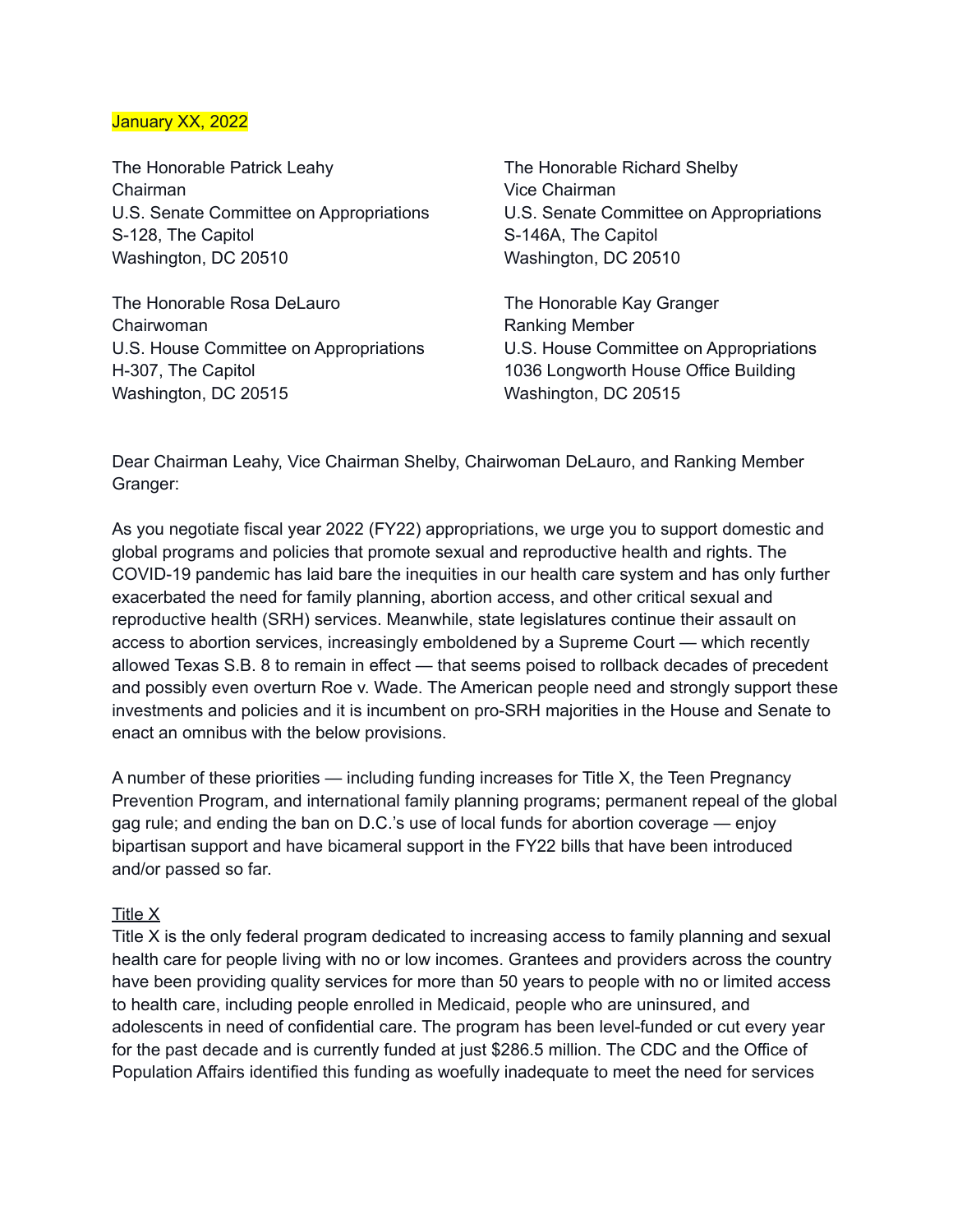even before the Trump administration,<sup>1</sup> but increasing the allocation is even more important now to allow the program to rebuild from the harms of that administration's "domestic gag" rule and the unmet needs that have been exacerbated by the COVID-19 pandemic. Recent data from the Office of Population Affairs show the number of clients served by the Title X program dropped to 1.5 million in 2020, when it had served over 4 million patients in recent years, a percipitous 61% decline. <sup>2</sup> **The House passed a historic \$400 million for the program, while the Senate Appropriations Committee proposed an even greater increase to \$500 million. We urge you to ensure the final agreement meets this high-water mark.**

## Teen Pregnancy Prevention & Sexual Risk Avoidance Programs

The Teen Pregnancy Prevention (TPP) Program helps to ensure more young people receive the high-quality evidence-based sexual health education and information they need in safe and supportive environments. The high-quality programs funded by TPP have contributed to reductions in behaviors that put young people at increased risk for unintended pregnancy, HIV, and other STIs. The TPP Program is also notable for its robust investments in research and evaluation. However, from 2017-2020, there were numerous efforts to end and undermine the program. This included attempting to terminate grants, weakening evidence standards in grant announcements, and diverting funds supporting high-quality evaluation and technical assistance. While courts blocked most of this, ongoing research was harmed. Increased funding for the TPP Program will restore adequate technical assistance and high-quality evaluation. In contrast to the TPP Program, the discretionary abstinence-only program, so-called "Sexual Risk Avoidance" (SRA), is based on ideology rather than science. Two peer-reviewed studies published in 2017 in the Journal of Adolescent Health suggest "[abstinence-only] programs simply do not prepare young people to avoid unwanted pregnancies or sexually transmitted diseases."<sup>3,4</sup> Federal funding should be used to support quality programs that meet the needs of all young people, not programs that are based on ideology and with strong evidence of their inefficacy and harm.

Current funding levels for the TPP Program leave many young people and communities without the critical sexual health information and education they need. Redirecting federal funding from the SRA Program to the TPP Program and will equip more young people with the sexual health information and education needed to achieve their goals. It is also consistent with the Biden administration's policies to make evidence-based, equity-oriented decisions guided by the best

<sup>1</sup> August, E., et al. "*Projecting the Unmet Need and Costs for Contraception Services After the Affordable Care Act.*" American Journal of Public Health (February 2016). 106(2): 334-341.

<sup>&</sup>lt;sup>2</sup> Christina Fowler et al. "Family Planning Annual Report: 2020 National Summary." Office of Population Affairs (September 2021).

<sup>&</sup>lt;sup>3</sup> Santelli, J., et al. "Abstinence-Only-Until-Marriage: An Updated Review of U.S. Policies and Programs and Their Impact." *Journal of Adolescent Health* (September 2017). 61(3): 273-280. https://opa.hhs.gov/sites/default/files/2021-09/Atle-x-fpar-2020-naAonal-summary-sep-2021.pdf.

<sup>4</sup> The Society for Adolescent Health and Medicine. "Abstinence-Only-Until-Marriage Policies and Programs: An Updated Position Paper of the Society for Adolescent Health and Medicine." *Journal of Adolescent Health* (September 2017). 61(3): 400-403.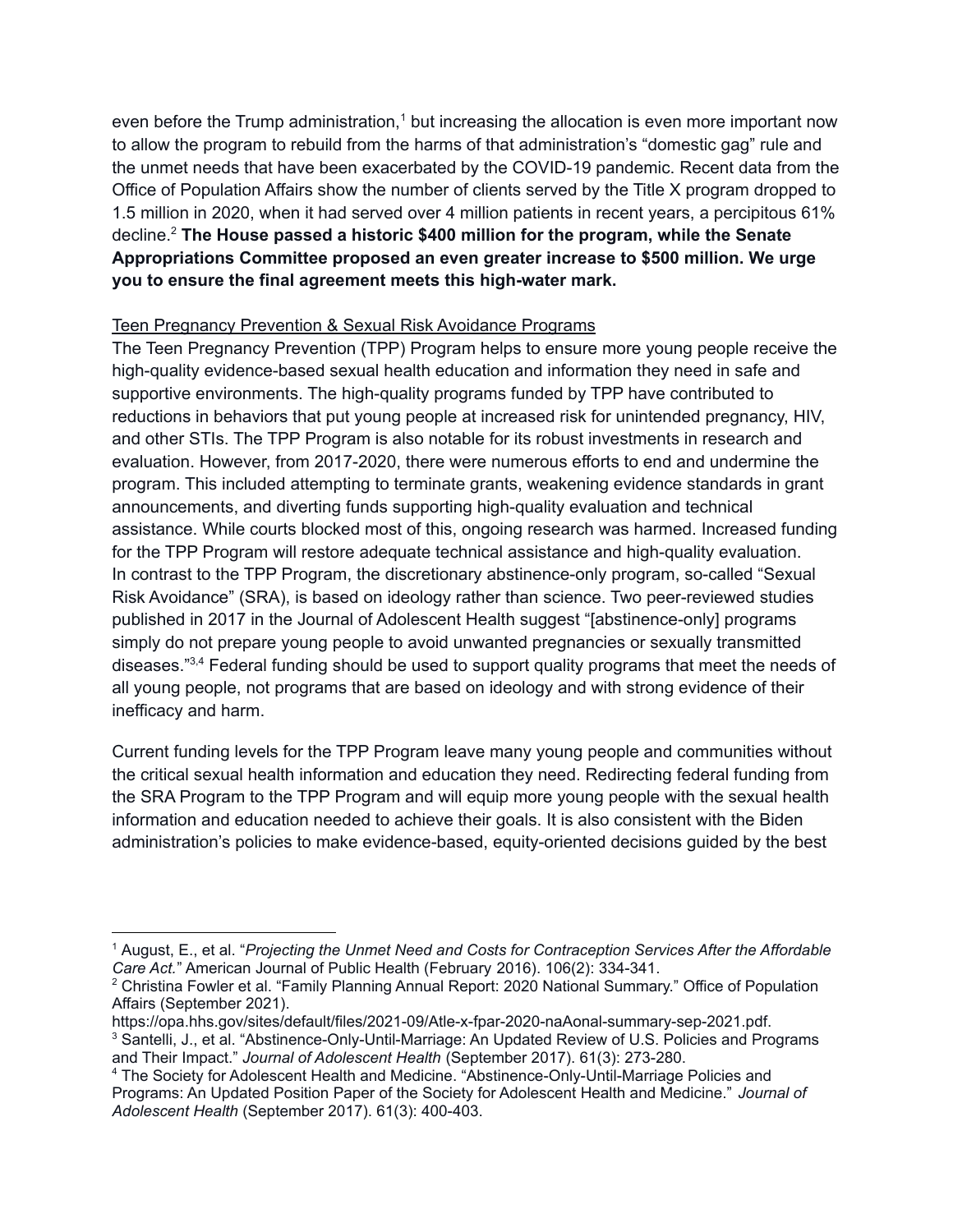available science and data. 5,6 **After years of flat funding and attacks on the TPP Program, we urge you to ensure any final appropriations agreement includes the House passed and Senate proposed funding level of \$130 million and that no funds are allocated for the SRA program.**

# Abortion Coverage Bans

This year has seen historic progress in the work to end abortion coverage bans. The House removed all abortion coverage bans in their appropriations bills and for the first time ever the Senate removed Hyde from the LHHS bill as well as the abortion coverage rider in the FSGG bill. We know that since the first passage of the Hyde Amendment in 1976, the appropriations process has been used as a vehicle to systematically deny insurance coverage of abortion. Studies show that when policymakers place restrictions on Medicaid coverage of abortion, it forces one in four poor women to carry an unwanted pregnancy to term.<sup>7</sup> Additionally, a woman who seeks an abortion, but is denied, is more likely to fall into poverty than one who is able to get the abortion she needs.<sup>8</sup>

This is a crucial moment for Black, Indigenous, and people of color, for women, LGBTQ folks, immigrants, and young people. We are fighting for a future in which abortion is affordable, available, and supported for anyone who seeks care — without barriers based on who you are, where you are from, or how much money you earn. We are reimagining a world in which each of us makes a living wage and everyone has access to full-spectrum reproductive health care, including abortion.

In particular we want to highlight that, prior to FY 2019, the ban on Washington, D.C. using locally raised funds for abortion care had not been included in the Senate Financial Services and General Government (FSGG) bill at least since 2009, and the Senate passed bipartisan appropriations bills during those years that did not include the D.C. ban. Furthermore, the ban was lifted entirely as recently as FY 2010. **Now is the time to take action for people working to make ends meet and stop the relentless attacks on abortion coverage. We urge you to end the shameful legacy of abortion coverage bans, including by lifting the D.C. abortion coverage ban.**

# International Family Planning Programs and UNFPA

<sup>5</sup> The White House. *Memorandum on Restoring Trust in Government Through Scientific Integrity and Evidence-Based Policymaking* (Jan. 27, 2021).

https://www.whitehouse.gov/briefing-room/presidential-actions/2021/01/27/memorandum-on-restoring-trus t-in-government-through-scientific-integrity-and-evidence-based-policymaking/.

<sup>6</sup> The White House. *Exec. Order No. 13985 on Advancing Racial Equity and Support for Underserved Communities Throughout the Federal Government* (Jan. 20, 2021).

https://www.whitehouse.gov/briefing-room/presidential-actions/2021/01/20/executive-order-advancing-raci al-equity-and-support-for-underserved-communities-through-the-federal-government/.

<sup>7</sup> Henshaw, S., et al. "Restrictions on Medicaid Funding for Abortions: A Literature Review." Guttmacher Institute (July 2009).

https://www.guttmacher.org/report/restrictions-medicaid-funding-abortions-literature-review.

<sup>8</sup> Greene Foster, D. *The Turnaway Study: Ten Years, a Thousand Women, and the Consequences of Having—or Being Denied—an Abortion.* Scribner (2020).